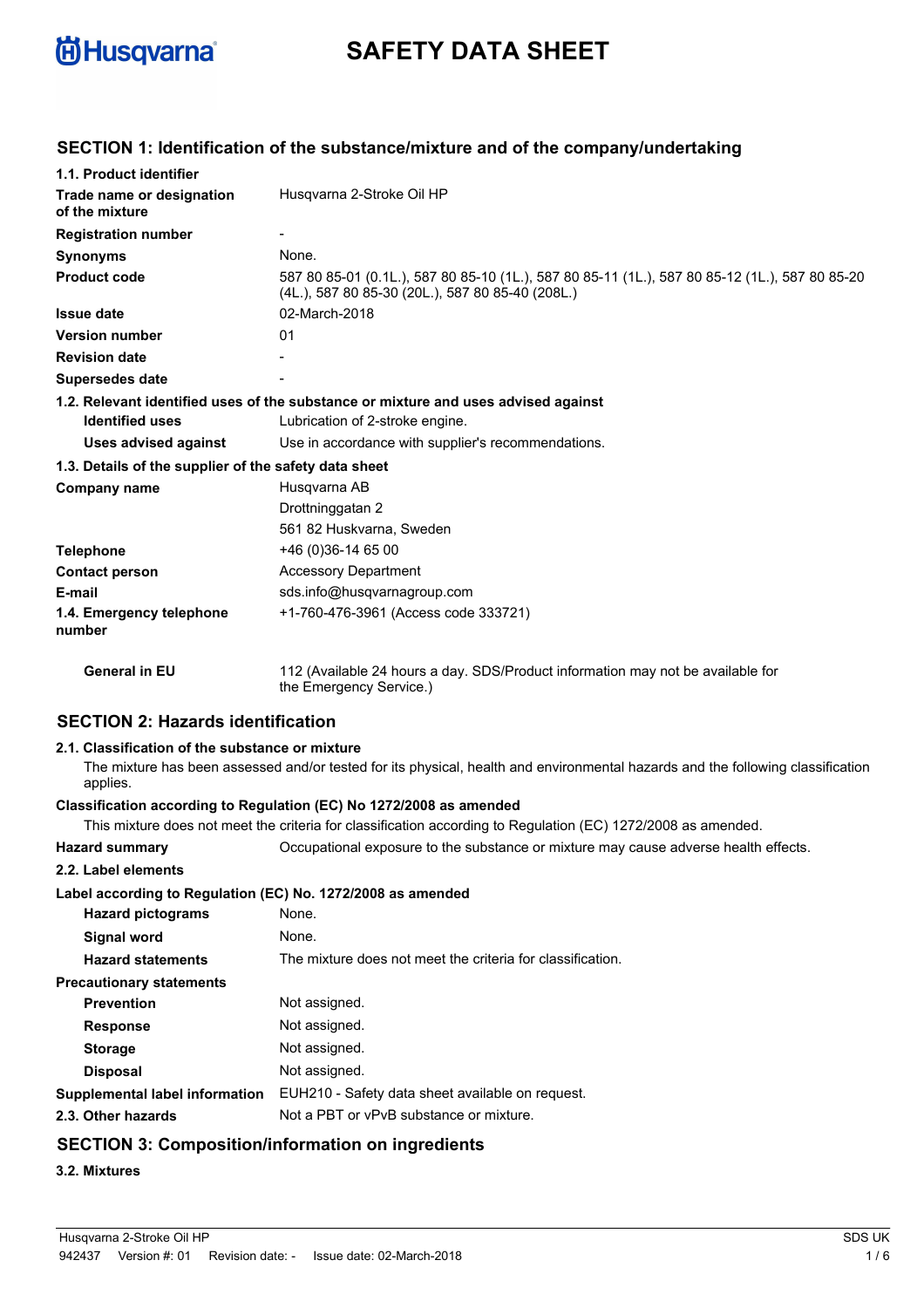| <b>General information</b>                                                                                 |                        |           |                                                       |                                                                                                 |                                                                                                                                                                                                               |
|------------------------------------------------------------------------------------------------------------|------------------------|-----------|-------------------------------------------------------|-------------------------------------------------------------------------------------------------|---------------------------------------------------------------------------------------------------------------------------------------------------------------------------------------------------------------|
| <b>Chemical name</b>                                                                                       |                        | %         |                                                       | CAS-No. / EC No. REACH Registration No.                                                         | <b>Notes</b><br>Index No.                                                                                                                                                                                     |
| Hydrocarbons, C13-C16, n-alkanes,<br>isoalkanes, cyclics, <0.03% aromatics                                 |                        | $1 - 510$ | 934-954-2                                             | 01-2119826592-36-XXXX                                                                           |                                                                                                                                                                                                               |
| <b>Classification:</b>                                                                                     | Asp. Tox. 1; H304      |           |                                                       |                                                                                                 |                                                                                                                                                                                                               |
| Polyisobutylene derivative                                                                                 |                        | $1 - 5$   | Polymer                                               |                                                                                                 |                                                                                                                                                                                                               |
| <b>Classification:</b>                                                                                     | Aquatic Chronic 3;H412 |           |                                                       |                                                                                                 |                                                                                                                                                                                                               |
| <b>Composition comments</b>                                                                                |                        |           |                                                       | percent by volume. The full text for all H-statements is displayed in section 16.               | All concentrations are in percent by weight unless ingredient is a gas. Gas concentrations are in                                                                                                             |
|                                                                                                            |                        |           |                                                       | IP346 method DMSO extract for base oil substances: <3.0%.                                       |                                                                                                                                                                                                               |
| <b>SECTION 4: First aid measures</b>                                                                       |                        |           |                                                       |                                                                                                 |                                                                                                                                                                                                               |
| <b>General information</b>                                                                                 | protect themselves.    |           |                                                       | Ensure that medical personnel are aware of the material(s) involved, and take precautions to    |                                                                                                                                                                                                               |
| 4.1. Description of first aid measures                                                                     |                        |           |                                                       |                                                                                                 |                                                                                                                                                                                                               |
| <b>Inhalation</b>                                                                                          |                        |           |                                                       | Move to fresh air. Call a physician if symptoms develop or persist.                             |                                                                                                                                                                                                               |
| <b>Skin contact</b>                                                                                        |                        |           |                                                       | Wash off with soap and water. Get medical attention if irritation develops and persists.        |                                                                                                                                                                                                               |
| Eye contact                                                                                                |                        |           |                                                       | Rinse with water. Get medical attention if irritation develops and persists.                    |                                                                                                                                                                                                               |
| Ingestion                                                                                                  |                        |           | Rinse mouth. Get medical attention if symptoms occur. |                                                                                                 |                                                                                                                                                                                                               |
| 4.2. Most important symptoms<br>and effects, both acute and<br>delayed                                     |                        |           |                                                       | Exposure may cause temporary irritation, redness, or discomfort.                                |                                                                                                                                                                                                               |
| 4.3. Indication of any<br>immediate medical attention<br>and special treatment needed                      | Treat symptomatically. |           |                                                       |                                                                                                 |                                                                                                                                                                                                               |
| <b>SECTION 5: Firefighting measures</b>                                                                    |                        |           |                                                       |                                                                                                 |                                                                                                                                                                                                               |
| <b>General fire hazards</b>                                                                                |                        |           | No unusual fire or explosion hazards noted.           |                                                                                                 |                                                                                                                                                                                                               |
| 5.1. Extinguishing media<br>Suitable extinguishing<br>media                                                |                        |           |                                                       | Water fog. Foam. Dry chemical powder. Carbon dioxide (CO2).                                     |                                                                                                                                                                                                               |
| Unsuitable extinguishing<br>media                                                                          |                        |           |                                                       | Do not use water jet as an extinguisher, as this will spread the fire.                          |                                                                                                                                                                                                               |
| 5.2. Special hazards arising<br>from the substance or mixture                                              |                        |           | During fire, gases hazardous to health may be formed. |                                                                                                 |                                                                                                                                                                                                               |
| 5.3. Advice for firefighters<br><b>Special protective</b><br>equipment for firefighters                    |                        |           |                                                       | Self-contained breathing apparatus and full protective clothing must be worn in case of fire.   |                                                                                                                                                                                                               |
| <b>Special fire fighting</b><br>procedures                                                                 |                        |           |                                                       | Move containers from fire area if you can do so without risk.                                   |                                                                                                                                                                                                               |
| <b>Specific methods</b>                                                                                    |                        |           |                                                       | Use standard firefighting procedures and consider the hazards of other involved materials.      |                                                                                                                                                                                                               |
| <b>SECTION 6: Accidental release measures</b>                                                              |                        |           |                                                       |                                                                                                 |                                                                                                                                                                                                               |
| 6.1. Personal precautions, protective equipment and emergency procedures<br>For non-emergency<br>personnel |                        |           | Keep unnecessary personnel away.                      |                                                                                                 |                                                                                                                                                                                                               |
| For emergency responders                                                                                   | SDS.                   |           |                                                       |                                                                                                 | Keep unnecessary personnel away. Use personal protection recommended in Section 8 of the                                                                                                                      |
| 6.2. Environmental precautions                                                                             |                        |           |                                                       | Avoid discharge into drains, water courses or onto the ground.                                  |                                                                                                                                                                                                               |
| 6.3. Methods and material for<br>containment and cleaning up                                               |                        |           |                                                       | The product is immiscible with water and will spread on the water surface.                      |                                                                                                                                                                                                               |
|                                                                                                            |                        |           | recovery, flush area with water.                      |                                                                                                 | Large Spills: Stop the flow of material, if this is without risk. Dike the spilled material, where this is<br>possible. Absorb in vermiculite, dry sand or earth and place into containers. Following product |
|                                                                                                            |                        |           | remove residual contamination.                        | Small Spills: Wipe up with absorbent material (e.g. cloth, fleece). Clean surface thoroughly to |                                                                                                                                                                                                               |
| 6.4. Reference to other<br>sections                                                                        |                        |           |                                                       |                                                                                                 | Never return spills to original containers for re-use. For waste disposal, see section 13 of the SDS.<br>For personal protection, see section 8 of the SDS. For waste disposal, see section 13 of the SDS.    |
| Husqvarna 2-Stroke Oil HP                                                                                  |                        |           |                                                       |                                                                                                 | SDS UK                                                                                                                                                                                                        |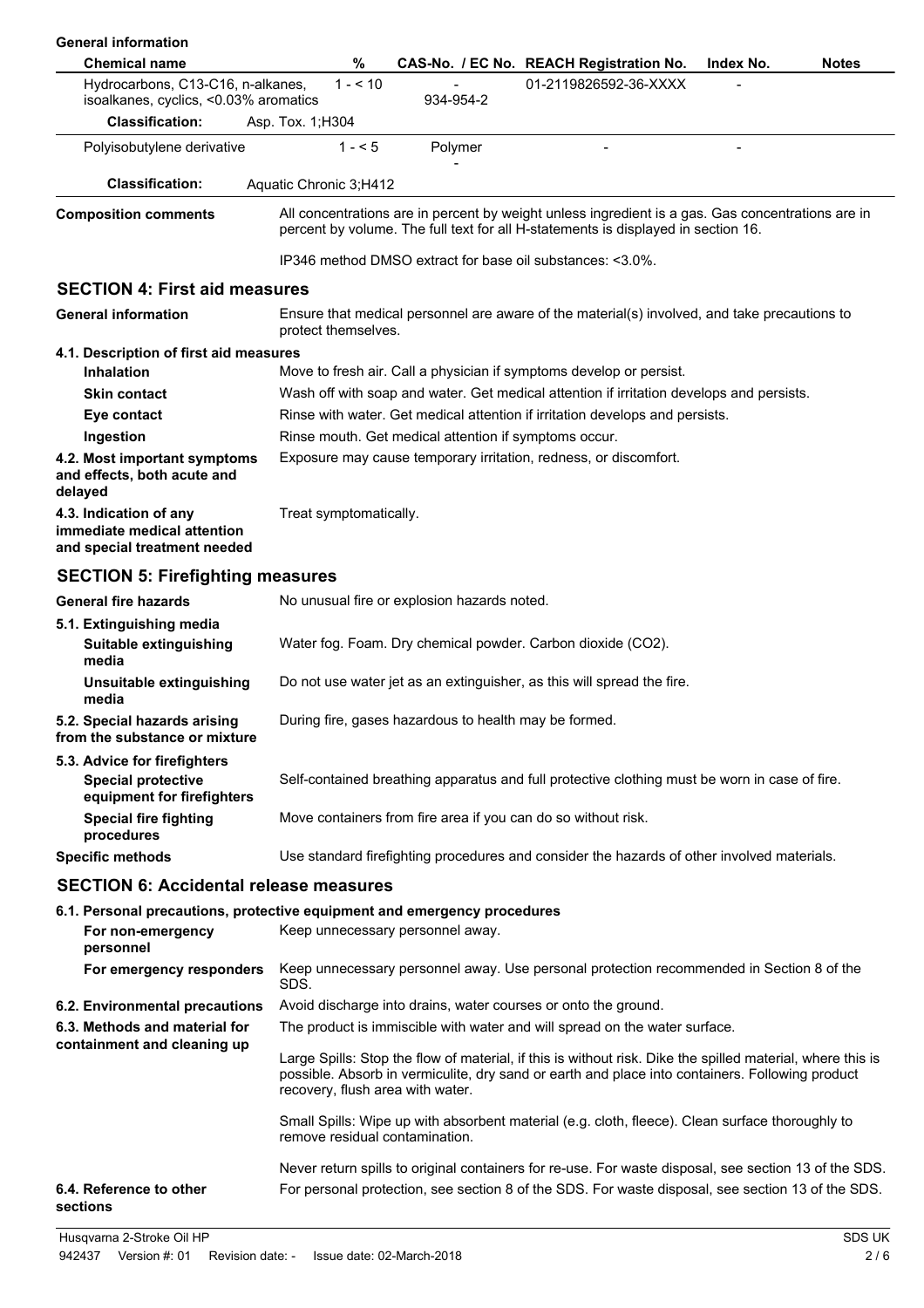# **SECTION 7: Handling and storage**

| 7.1. Precautions for safe<br>handling                                   | Do not cut, weld, solder, drill, grind, or expose containers to heat, flame, sparks, or other sources<br>of ignition. Avoid prolonged exposure. Observe good industrial hygiene practices.                                                                                                                                                                                                             |
|-------------------------------------------------------------------------|--------------------------------------------------------------------------------------------------------------------------------------------------------------------------------------------------------------------------------------------------------------------------------------------------------------------------------------------------------------------------------------------------------|
| 7.2. Conditions for safe<br>storage, including any<br>incompatibilities | Store in original tightly closed container. Store away from incompatible materials (see section 10 of<br>the SDS).                                                                                                                                                                                                                                                                                     |
| 7.3. Specific end use(s)                                                | Lubrication of 2-stroke engine.                                                                                                                                                                                                                                                                                                                                                                        |
| <b>SECTION 8: Exposure controls/personal protection</b>                 |                                                                                                                                                                                                                                                                                                                                                                                                        |
| 8.1. Control parameters                                                 |                                                                                                                                                                                                                                                                                                                                                                                                        |
| <b>Occupational exposure limits</b>                                     | No exposure limits noted for ingredient(s).                                                                                                                                                                                                                                                                                                                                                            |
| <b>Biological limit values</b>                                          | No biological exposure limits noted for the ingredient(s).                                                                                                                                                                                                                                                                                                                                             |
| <b>Recommended monitoring</b><br>procedures                             | Follow standard monitoring procedures.                                                                                                                                                                                                                                                                                                                                                                 |
| Derived no effect levels<br>(DNELs)                                     | Not available.                                                                                                                                                                                                                                                                                                                                                                                         |
| <b>Predicted no effect</b><br>concentrations (PNECs)                    | Not available.                                                                                                                                                                                                                                                                                                                                                                                         |
| 8.2. Exposure controls                                                  |                                                                                                                                                                                                                                                                                                                                                                                                        |
| Appropriate engineering<br>controls                                     | Good general ventilation (typically 10 air changes per hour) should be used. Ventilation rates<br>should be matched to conditions. If applicable, use process enclosures, local exhaust ventilation,<br>or other engineering controls to maintain airborne levels below recommended exposure limits. If<br>exposure limits have not been established, maintain airborne levels to an acceptable level. |
|                                                                         | Individual protection measures, such as personal protective equipment                                                                                                                                                                                                                                                                                                                                  |
| <b>General information</b>                                              | Personal protection equipment should be chosen according to the CEN standards and in<br>discussion with the supplier of the personal protective equipment.                                                                                                                                                                                                                                             |
| <b>Eye/face protection</b>                                              | Wear safety glasses with side shields (or goggles).                                                                                                                                                                                                                                                                                                                                                    |
| <b>Skin protection</b>                                                  |                                                                                                                                                                                                                                                                                                                                                                                                        |
| - Hand protection                                                       | Wear appropriate chemical resistant gloves.                                                                                                                                                                                                                                                                                                                                                            |
| - Other                                                                 | Wear suitable protective clothing.                                                                                                                                                                                                                                                                                                                                                                     |
| <b>Respiratory protection</b>                                           | In case of insufficient ventilation, wear suitable respiratory equipment.                                                                                                                                                                                                                                                                                                                              |
| <b>Thermal hazards</b>                                                  | Wear appropriate thermal protective clothing, when necessary.                                                                                                                                                                                                                                                                                                                                          |
| <b>Hygiene measures</b>                                                 | Always observe good personal hygiene measures, such as washing after handling the material<br>and before eating, drinking, and/or smoking. Routinely wash work clothing and protective<br>equipment to remove contaminants.                                                                                                                                                                            |
| <b>Environmental exposure</b><br>controls                               | Environmental manager must be informed of all major releases.                                                                                                                                                                                                                                                                                                                                          |

# **SECTION 9: Physical and chemical properties**

# **9.1. Information on basic physical and chemical properties**

| Appearance                                   |                                |
|----------------------------------------------|--------------------------------|
| <b>Physical state</b>                        | Liquid.                        |
| <b>Form</b>                                  | Liquid.                        |
| Colour                                       | Blue.                          |
| Odour                                        | Characteristic.                |
| Odour threshold                              | Not available.                 |
| рH                                           | Not available.                 |
| Melting point/freezing point                 | Not available.                 |
| Initial boiling point and boiling<br>range   | Not available.                 |
| <b>Flash point</b>                           | 145.0 °C (293.0 °F) (ISO 2592) |
| <b>Evaporation rate</b>                      | Not available.                 |
| Flammability (solid, gas)                    | Not applicable.                |
| Upper/lower flammability or explosive limits |                                |
| <b>Flammability limit - lower</b><br>(%)     | Not available.                 |
| <b>Flammability limit - upper</b><br>(%)     | Not available.                 |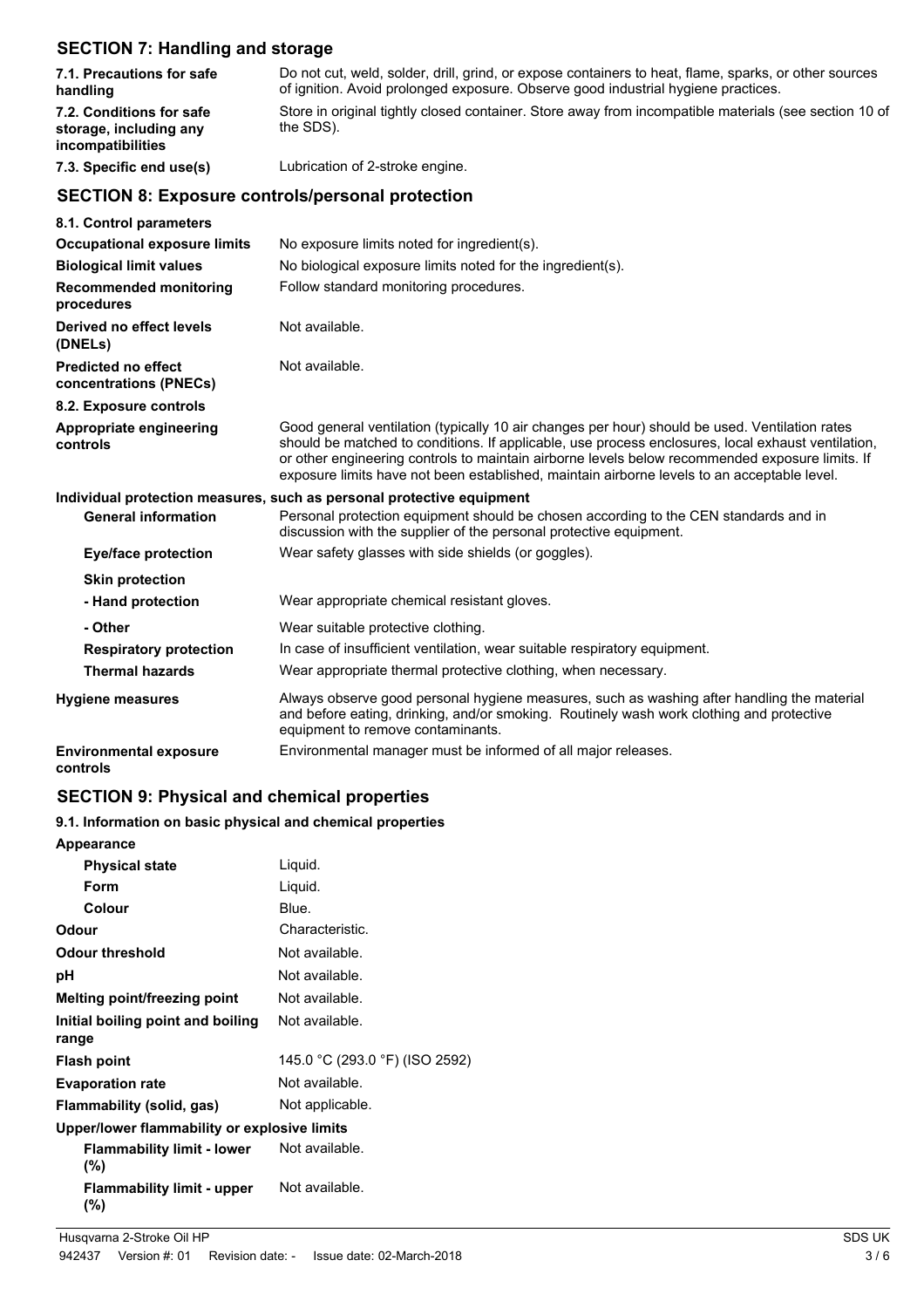| Vapour pressure                                   | Not available.                           |
|---------------------------------------------------|------------------------------------------|
| Vapour density                                    | Not available.                           |
| Solubility(ies)                                   | Insoluble.                               |
| <b>Partition coefficient</b><br>(n-octanol/water) | Not available.                           |
| <b>Auto-ignition temperature</b>                  | Not available.                           |
| <b>Decomposition temperature</b>                  | Not available.                           |
| Viscosity                                         | Not available.                           |
| <b>Explosive properties</b>                       | Not explosive.                           |
| <b>Oxidising properties</b>                       | Not oxidising.                           |
| 9.2. Other information                            |                                          |
| <b>Kinematic viscosity</b>                        | 58 mm <sup>2</sup> /s (40 °C) (ISO 3104) |

# **SECTION 10: Stability and reactivity**

| 10.1. Reactivity                            | The product is stable and non-reactive under normal conditions of use, storage and transport. |
|---------------------------------------------|-----------------------------------------------------------------------------------------------|
| 10.2. Chemical stability                    | Material is stable under normal conditions.                                                   |
| 10.3. Possibility of hazardous<br>reactions | No dangerous reaction known under conditions of normal use.                                   |
| 10.4. Conditions to avoid                   | Contact with incompatible materials.                                                          |
| 10.5. Incompatible materials                | Strong oxidising agents.                                                                      |
| 10.6. Hazardous<br>decomposition products   | No hazardous decomposition products are known.                                                |

# **SECTION 11: Toxicological information**

| <b>General information</b>                            | Occupational exposure to the substance or mixture may cause adverse effects.                                           |
|-------------------------------------------------------|------------------------------------------------------------------------------------------------------------------------|
| Information on likely routes of exposure              |                                                                                                                        |
| <b>Inhalation</b>                                     | Prolonged inhalation may be harmful.                                                                                   |
| <b>Skin contact</b>                                   | Frequent or prolonged contact may defat and dry the skin, leading to discomfort and dermatitis.                        |
| Eye contact                                           | Direct contact with eyes may cause temporary irritation.                                                               |
| Ingestion                                             | May cause discomfort if swallowed. However, ingestion is not likely to be a primary route of<br>occupational exposure. |
| <b>Symptoms</b>                                       | Exposure may cause temporary irritation, redness, or discomfort.                                                       |
| 11.1. Information on toxicological effects            |                                                                                                                        |
| <b>Acute toxicity</b>                                 | Not expected to be acutely toxic.                                                                                      |
| <b>Skin corrosion/irritation</b>                      | Based on available data, the classification criteria are not met.                                                      |
| Serious eye damage/eye<br>irritation                  | Based on available data, the classification criteria are not met.                                                      |
| <b>Respiratory sensitisation</b>                      | Based on available data, the classification criteria are not met.                                                      |
| <b>Skin sensitisation</b>                             | Based on available data, the classification criteria are not met.                                                      |
| <b>Germ cell mutagenicity</b>                         | Based on available data, the classification criteria are not met.                                                      |
| Carcinogenicity                                       | Based on available data, the classification criteria are not met.                                                      |
| <b>Reproductive toxicity</b>                          | Based on available data, the classification criteria are not met.                                                      |
| Specific target organ toxicity -<br>single exposure   | Based on available data, the classification criteria are not met.                                                      |
| Specific target organ toxicity -<br>repeated exposure | Based on available data, the classification criteria are not met.                                                      |
| <b>Aspiration hazard</b>                              | Based on available data, the classification criteria are not met.                                                      |
| <b>Mixture versus substance</b><br>information        | No information available.                                                                                              |
| <b>Other information</b>                              | Prolonged and repeated contact with used oil may cause serious skin diseases, such as<br>dermatitis and skin cancer.   |
| <b>SECTION 12: Ecological information</b>             |                                                                                                                        |

# **12.1. Toxicity** Based on available data, the classification criteria are not met for hazardous to the aquatic environment. **12.2. Persistence and** The product is expected to be biodegradable. **degradability**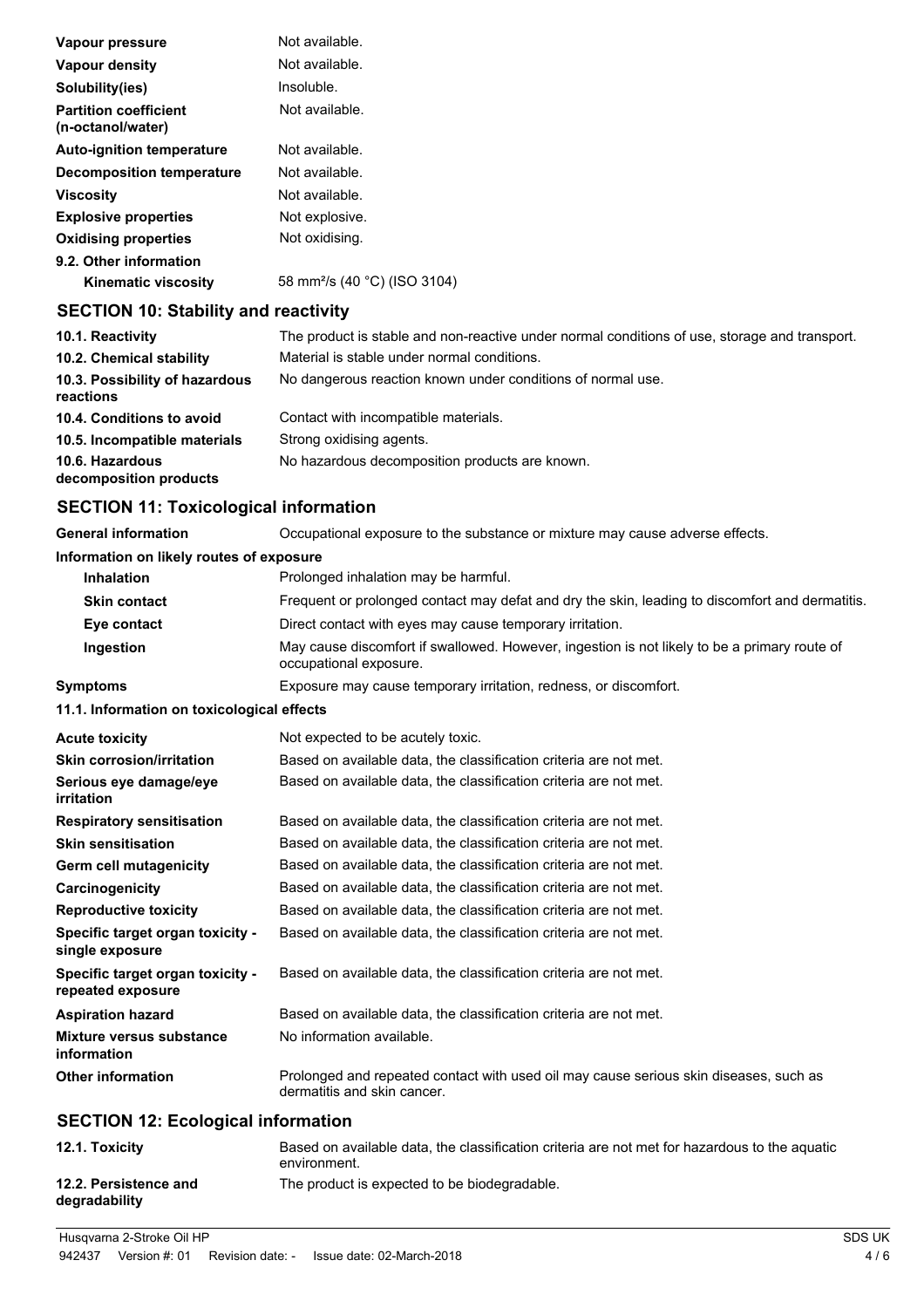| 12.3. Bioaccumulative potential                           | No data available.                                     |
|-----------------------------------------------------------|--------------------------------------------------------|
| <b>Partition coefficient</b><br>n-octanol/water (log Kow) | Not available.                                         |
| <b>Bioconcentration factor (BCF)</b>                      | Not available.                                         |
| 12.4. Mobility in soil                                    | No data available.                                     |
| 12.5. Results of PBT<br>and vPvB<br>assessment            | Not a PBT or vPvB substance or mixture.                |
| 12.6. Other adverse effects                               | Oil spills are generally hazardous to the environment. |

# **SECTION 13: Disposal considerations**

**13.1. Waste treatment methods**

| <b>Residual waste</b>         | Dispose of in accordance with local regulations. Empty containers or liners may retain some<br>product residues. This material and its container must be disposed of in a safe manner (see:<br>Disposal instructions). |
|-------------------------------|------------------------------------------------------------------------------------------------------------------------------------------------------------------------------------------------------------------------|
| <b>Contaminated packaging</b> | Since emptied containers may retain product residue, follow label warnings even after container is<br>emptied. Empty containers should be taken to an approved waste handling site for recycling or<br>disposal.       |
| EU waste code                 | The Waste code should be assigned in discussion between the user, the producer and the waste<br>disposal company.                                                                                                      |
| Disposal methods/information  | Collect and reclaim or dispose in sealed containers at licensed waste disposal site.                                                                                                                                   |
| <b>Special precautions</b>    | Dispose in accordance with all applicable regulations.                                                                                                                                                                 |

# **SECTION 14: Transport information**

### **ADR**

14.1. - 14.6.: Not regulated as dangerous goods.

#### **RID**

14.1. - 14.6.: Not regulated as dangerous goods.

#### **ADN**

14.1. - 14.6.: Not regulated as dangerous goods.

### **IATA**

14.1. - 14.6.: Not regulated as dangerous goods.

### **IMDG**

14.1. - 14.6.: Not regulated as dangerous goods.

**14.7. Transport in bulk** Not established. **according to Annex II of MARPOL 73/78 and the IBC Code**

# **SECTION 15: Regulatory information**

**15.1. Safety, health and environmental regulations/legislation specific for the substance or mixture**

### **EU regulations**

**Regulation (EC) No. 1005/2009 on substances that deplete the ozone layer, Annex I and II, as amended** Not listed.

**Regulation (EC) No. 850/2004 On persistent organic pollutants, Annex I as amended** Not listed.

**Regulation (EU) No. 649/2012 concerning the export and import of dangerous chemicals, Annex I, Part 1 as amended** Not listed.

**Regulation (EU) No. 649/2012 concerning the export and import of dangerous chemicals, Annex I, Part 2 as amended** Not listed.

**Regulation (EU) No. 649/2012 concerning the export and import of dangerous chemicals, Annex I, Part 3 as amended** Not listed.

**Regulation (EU) No. 649/2012 concerning the export and import of dangerous chemicals, Annex V as amended** Not listed.

**Regulation (EC) No. 166/2006 Annex II Pollutant Release and Transfer Registry, as amended** Not listed.

**Regulation (EC) No. 1907/2006, REACH Article 59(10) Candidate List as currently published by ECHA** Not listed.

### **Authorisations**

**Regulation (EC) No. 1907/2006, REACH Annex XIV Substances subject to authorisation, as amended** Not listed.